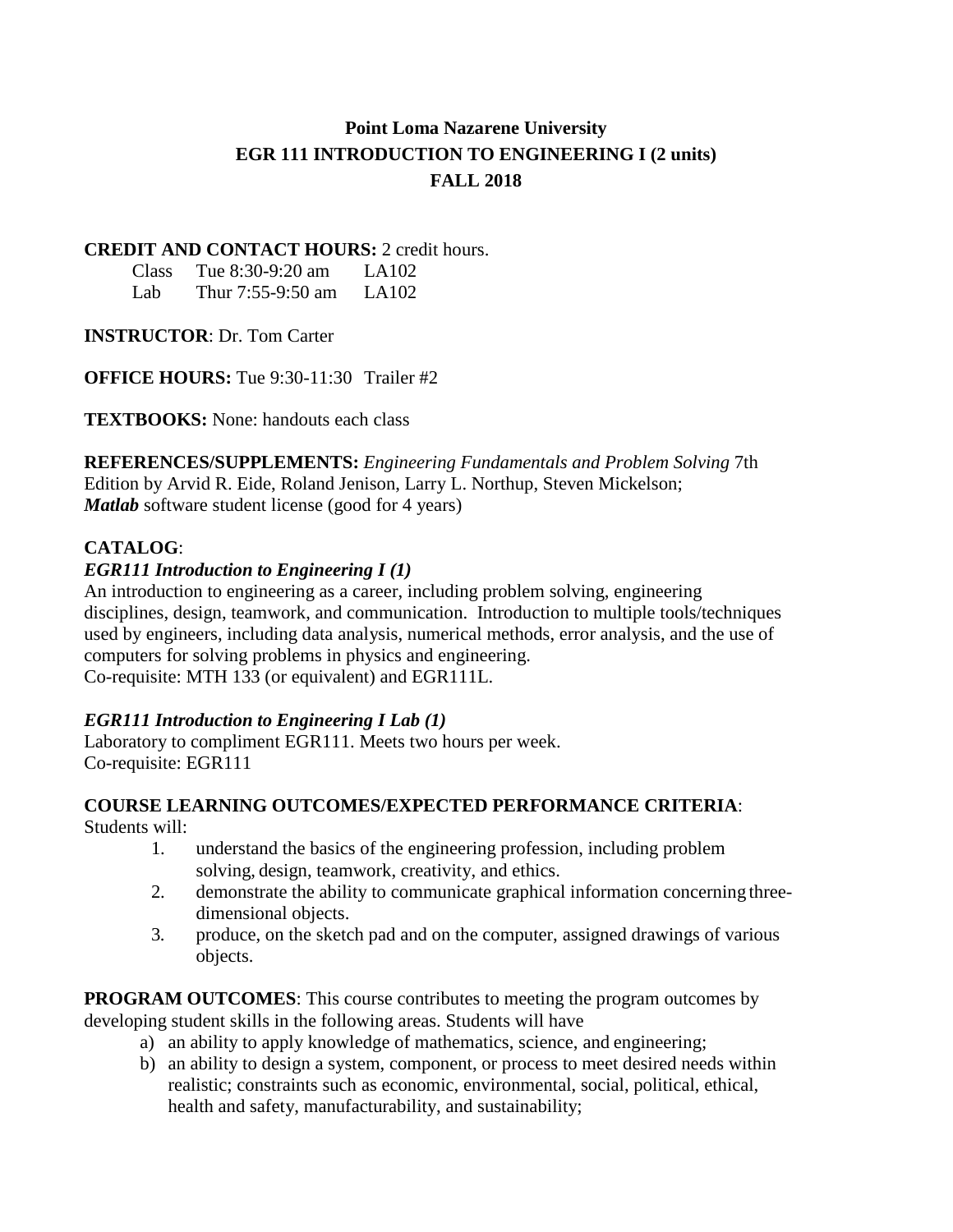- c) an understanding of professional and ethical responsibility;
- d) an ability to communicate effectively;
- e) a recognition of the need for, and an ability to engage in life-long learning;
- f) an ability to use the techniques, skills, and modern engineering tools necessary for engineering practice.

#### **GRADING**

| <b>Class Activities</b> | 10% | Quizzes | 20% |
|-------------------------|-----|---------|-----|
| Homework                | 25% | Final   | 20% |
| Labs                    | 25% |         |     |

Final grades will be determined as follows:

100-93% A 90-92.9% A-87-89.9% B+ 83-86.9% B 80-82.9% B-77-79.9% C+ 73-76.9% C 70-72.9% C-67-69.9% D+ 63-66.9% D 60-62.9% D-0-59.9% F

#### **COURSE ORGANIZATION**

**Lectures:** PowerPoint and interactive discussion will cover the topics below. In class assignments on the topics will be performed within designated groups and handed in before the end of class. All members present for the assignment will receive the same grade on that assignment. Those not present will receive no credit for that assignment.

**Homework:** will be assigned weekly at the end of the lecture period (Tuesdays) and due before the start of the next lecture. Many of the homework assignments will have questions and problems with no single "right" answer. Those will be graded based on your originality, creativity and ability to independently research. Copied answers will be given zero credit.

**Quizzes:** Regular quizzes will be given during the class period to test your understanding and retention of the material covered since the last quiz. These tests may not be announced ahead of time and absence or late arrival to a class will not be accommodated except as discussed below. Your own personal handwritten notes may be used.

**Labs:** Hands-on lab assignments will be made weekly, culminating in an independent group project. Lab sessions are mandatory and will include weekly documentation. All hands-on work must be done in the lab room and during lab period or other times when the room is specifically made available. Unless otherwise stated the lab assignments are due no later than the beginning of the next lab session. If the lab requires a demonstration, you will be given one opportunity to do so. It will be signed off at this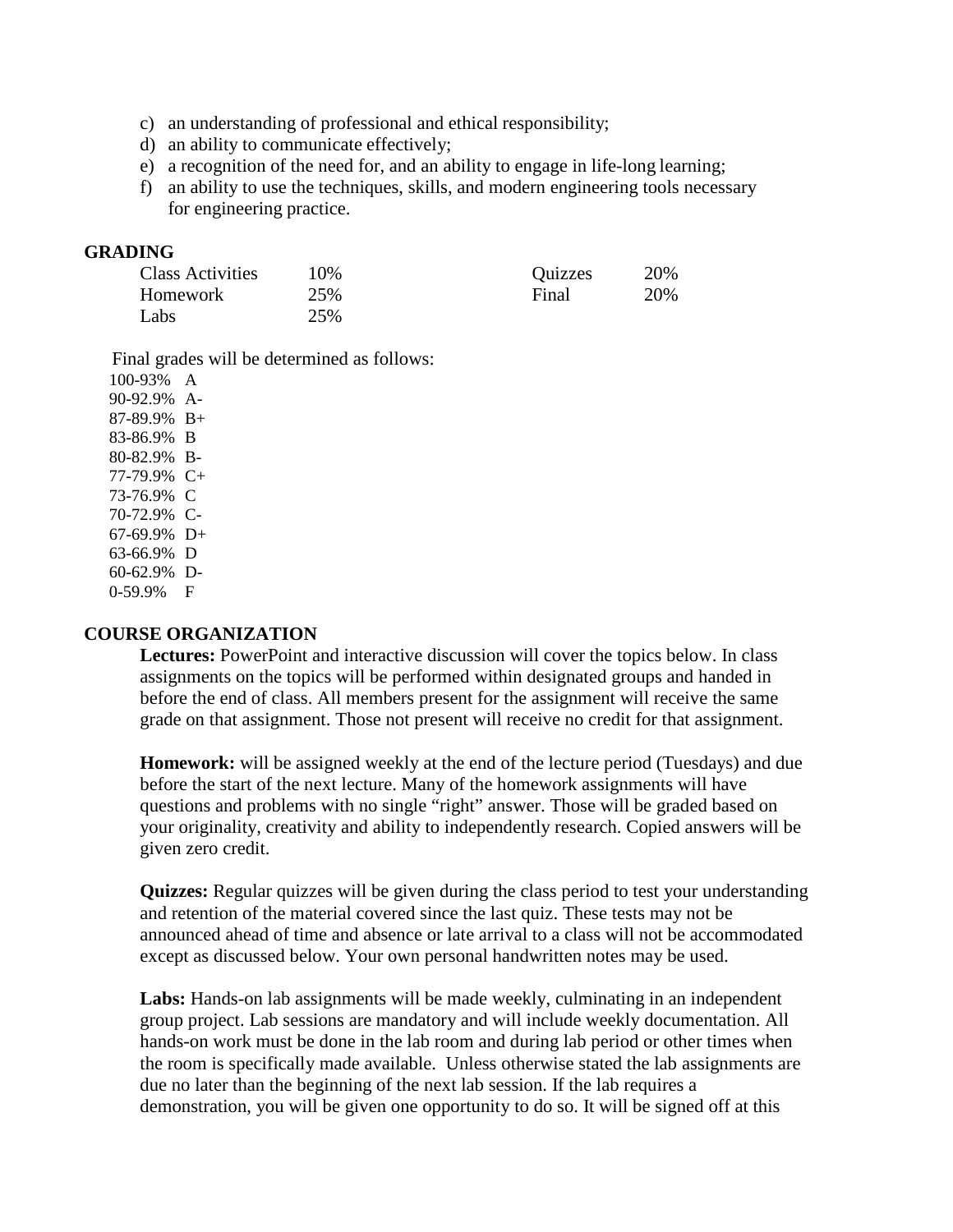time and results marked. Labs will be graded primarily on creativity, teamwork and adherence to the engineering process/project goals and constraints, including schedules and requirements. Each lab group will receive the same base grade for each assignment but this base grade may be adjusted up or down based on an individual's observed level of contribution.

**No late assignments will be accepted** but the lowest grade for each type of assignment (homework, in-class assignments, quizzes) will be dropped. Independent thinking and communication skills are a big part of the class objectives so **answers should be original and in your own words** and will be graded accordingly.

**If you will miss a class, lab or exam for a school function**, you must arrange to make it up **ahead of time**. This includes accommodations for missing real-time group assignments due to your requirement at a school function. These will be addressed on a case by case basis and depending on the assignment may require you to do it on your own ahead of time as feasible. It is your responsibility to let the professor know of such an absence enough ahead of time to accommodate. Absences due to unexpected emergencies will require documentation from a reliable and verifiable source of the time and reason for such absence.

### **UNIVERSITY MISSION:**

Point Loma Nazarene University exists to provide higher education in a vital Christian community where minds are engaged and challenged, character is modeled and formed, and service becomes an expression of faith. Being of Wesleyan heritage, we strive to be a learning community where grace is foundational, truth is pursued, and holiness is a way of life.

#### **DEPARTMENT MISSION:**

The Physics and Engineering Department at PLNU provides strong programs of study in the fields of Physics and Engineering. Our students are well prepared for graduate studies and careers in scientific and engineering fields. We emphasize a collaborative learning environment which allows students to thrive academically, build personal confidence, and develop interpersonal skills. We provide a Christian environment for students to learn values and judgment, and pursue integration of modern scientific knowledge and Christian faith.

#### **ATTENDANCE:**

Attendance is expected at each class session. In the event of an absence you are responsible for the material covered in class and the assignments given that day.

Regular and punctual attendance at all classes is considered essential to optimum academic achievement. If the student is absent from more than 10 percent of class meetings, the faculty member can file a written report which may result in de-enrollment. If the absences exceed 20 percent, the student may be de-enrolled without notice until the university drop date or, after that date, receive the appropriate grade for their work and participation. See [Attendance Policy](https://catalog.pointloma.edu/content.php?catoid=28&navoid=1761#Class_Attendance) in the in the Undergraduate Academic Catalog.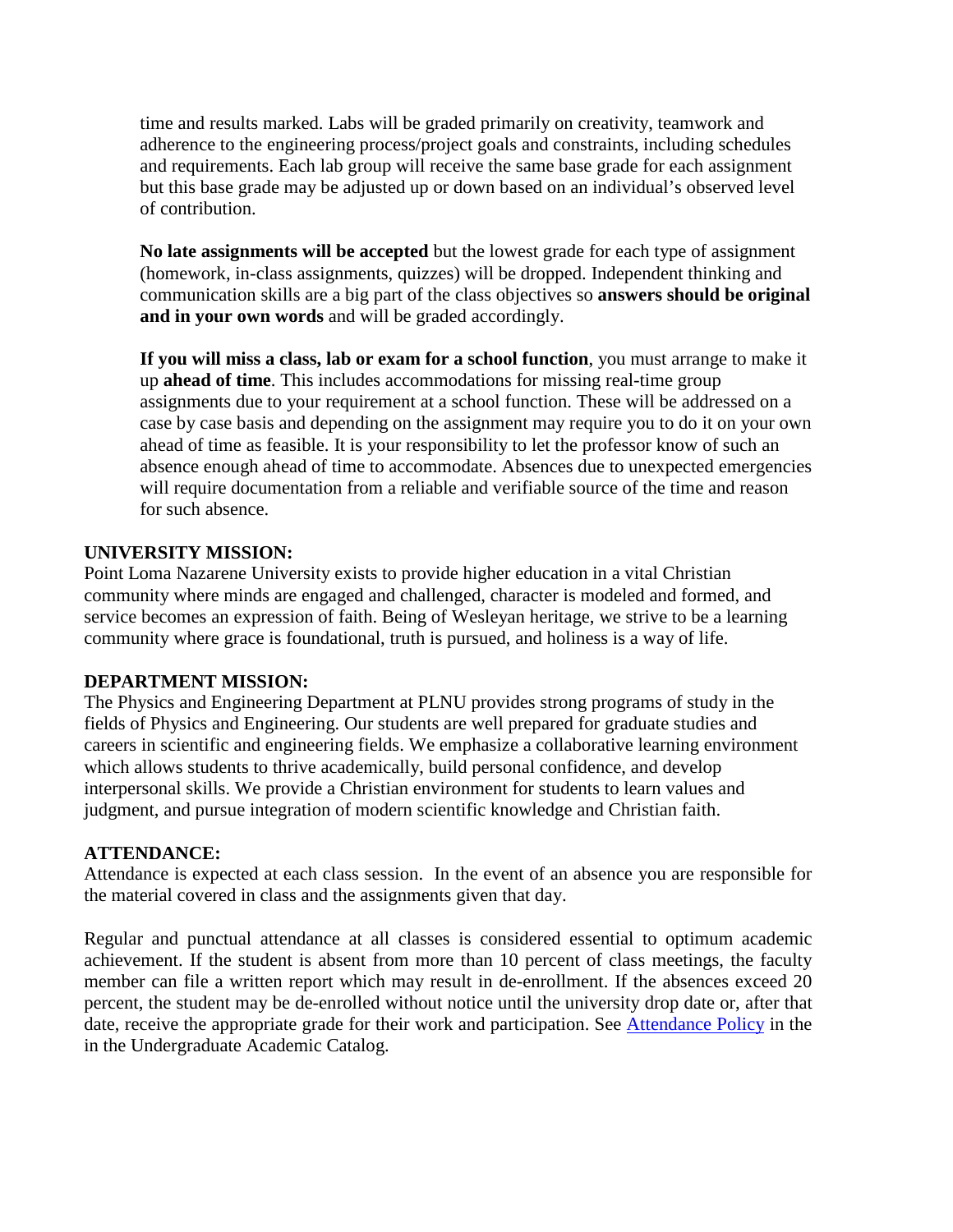#### **CLASS ENROLLMENT:**

It is the student's responsibility to maintain his/her class schedule. Should the need arise to drop this course (personal emergencies, poor performance, etc.), the student has the responsibility to follow through (provided the drop date meets the stated calendar deadline established by the university), not the instructor. Simply ceasing to attend this course or failing to follow through to arrange for a change of registration (drop/add) may easily result in a grade of F on the official transcript.

#### **ACADEMIC ACCOMMODATIONS:**

While all students are expected to meet the minimum standards for completion of this course as established by the instructor, students with disabilities may require academic adjustments, modifications or auxiliary aids/services. At Point Loma Nazarene University (PLNU), these students are requested to register with the Disability Resource Center (DRC), located in the Bond Academic Center. [\(DRC@pointloma.edu](mailto:DRC@pointloma.edu) or 619-849-2486). The DRC's policies and procedures for assisting such students in the development of an appropriate academic adjustment plan (AP) allows PLNU to comply with Section 504 of the Rehabilitation Act and the Americans with Disabilities Act. Section 504 (a) prohibits discrimination against students with special needs and guarantees all qualified students equal access to and benefits of PLNU programs and activities. After the student files the required documentation, the DRC, in conjunction with the student, will develop an AP to meet that student's specific learning needs. The DRC will thereafter email the student's AP to all faculty who teach courses in which the student is enrolled each semester. The AP must be implemented in all such courses.

If students do not wish to avail themselves of some or all of the elements of their AP in a particular course, it is the responsibility of those students to notify their professor in that course. PLNU highly recommends that DRC students speak with their professors during the first two weeks of each semester about the applicability of their AP in that particular course and/or if they do not desire to take advantage of some or all of the elements of their AP in that course.

#### **ACADEMIC HONESTY**

Students should demonstrate academic honesty by doing original work and by giving appropriate credit to the ideas of others. Academic dishonesty is the act of presenting information, ideas, and/or concepts as one's own when in reality they are the results of another person's creativity and effort. A faculty member who believes a situation involving academic dishonesty has been detected may assign a failing grade for that assignment or examination, or, depending on the seriousness of the offense, for the course. Faculty should follow and students may appeal using the procedure in the university Catalog. See [the catalog](https://catalog.pointloma.edu/content.php?catoid=28&navoid=1761#Academic_Honesty) for definitions of kinds of academic dishonesty and for further policy information.

#### **FINAL EXAM:**

The final exam will be comprehensive over all the material covered in the class. The Final Exam date and time is set by the university at the beginning of the semester and may not be changed by the instructor. This schedule can be found on the university website and in the course calendar. No requests for early examinations will be approved. Only in the case that a student is required to take three exams during the same day of finals week, is an instructor authorized to consider changing the exam date and time for that particular student.